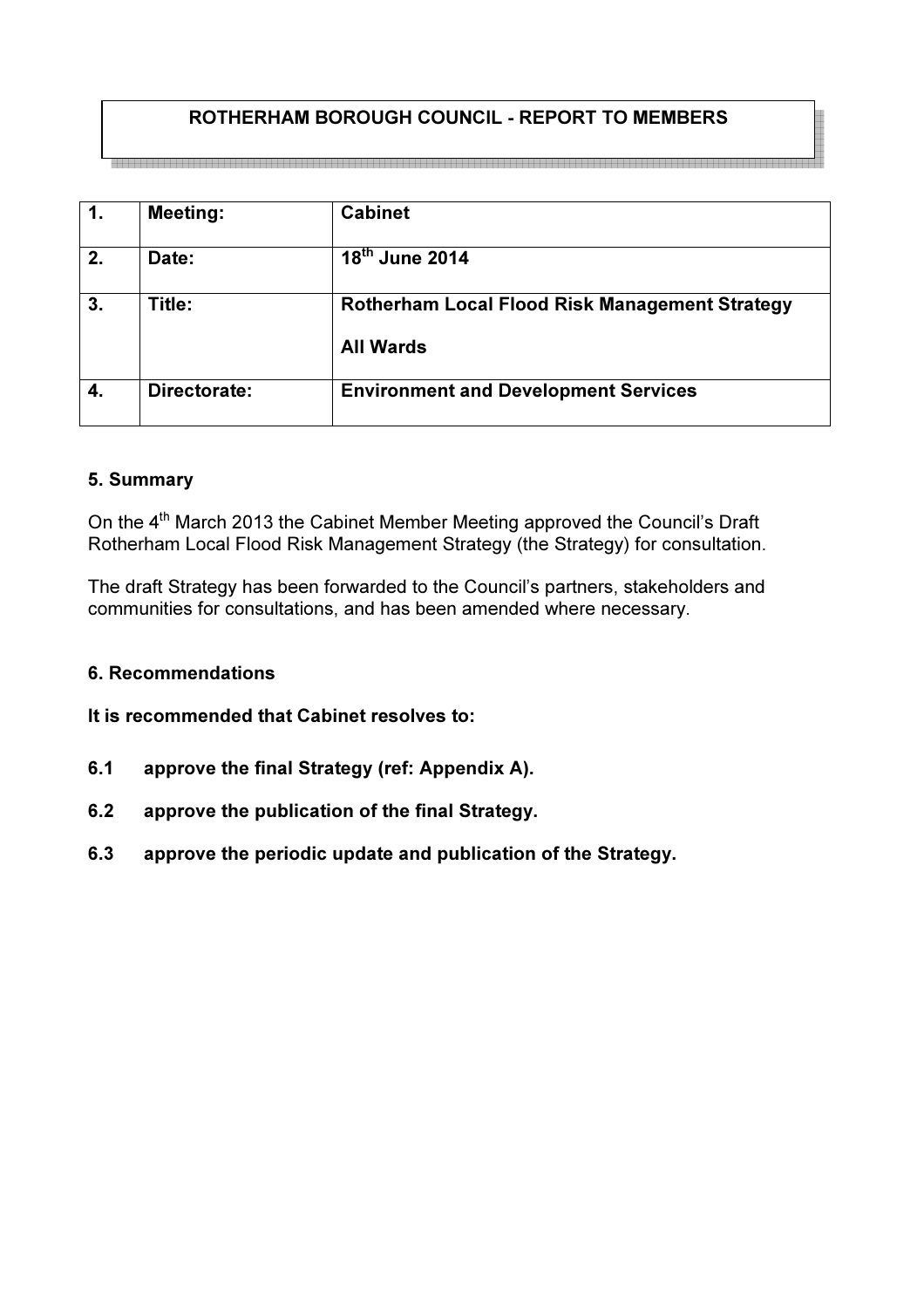# 7. Proposals and Details

The Flood Risk Regulations 2009 implement the requirements of the European Floods Directive, which aims to provide a consistent approach to managing flood risk across Europe. The regulations impose new duties on the Council as the Lead Local Flood Authority (LLFA) for Rotherham, including the responsibility for managing local flood risk in particular from ordinary watercourses, surface runoff and groundwater.

Under the requirements of the Flood Risk Regulations 2009 and the Floods and Water Management Act 2010, the Council's key new roles and responsibilities are as follows:

- Duty to produce a local flood risk management strategy for the Rotherham area.
- Ability to work with other risk management authority regarding flood risk.
- Duty to exercise and carry out works in accordance with the national flood and coastal erosion risk management strategy and relevant local flood risk management strategies.
- Provide strategic leadership and partnership between lead local flood authorities and other risk management authorities.
- Duty to co-operate and provide information with other risk management authorities.
- Power to carry out works to manage flood risk from surface runoff or groundwater.
- Power to arrange for a flood risk management function to be transferred to another risk management authority.
- Power to request information from other key agencies and landowners in connection with its flood management functions.
- Duty to act as the co-ordinator for the investigation of flood incidents and publish the results on the Councils website.
- Duty to establish and maintain a register of drainage assets/ features and a register of structures/features which it considers are likely to have a significant effect on local flood risk.
- Power to designate features or structures that affect flood risk which places legal responsibilities on the owner of the asset to manage.
- Power to formally consent and/or approve works within Ordinary Watercourses which includes all temporary and permanent works.
- Duty to promote and manage Sustainable Drainage.
- Duty to establish a Sustainable Drainage Systems (SuDS) Approving Body (SAB), which will have the power to approve, supervise, adopt and maintain SuDS, and how surface water is managed on new development sites.
- Duty to contribute towards the achievement of sustainable development.

The Flood and Water Management Act requires the Council to ensure that adequate scrutiny arrangements are put in place to review, scrutinise and approve the Council's Local Flood Risk Management Strategy for Rotherham. The draft strategy was presented to the Council's Overview and Scrutiny Management Board on the 8<sup>th</sup> February 2013 where it was recommended that the Strategy be forwarded onto the Cabinet for approval.

The Strategy will be reviewed and scrutinised on a six yearly cycle as a minimum. The Strategy is a 'living' document and it is a duty of the Council to update and amend the Strategy year on year, for example in response to changes in legislation, actual data following a major flood event, new asset data, resource and funding opportunities etc.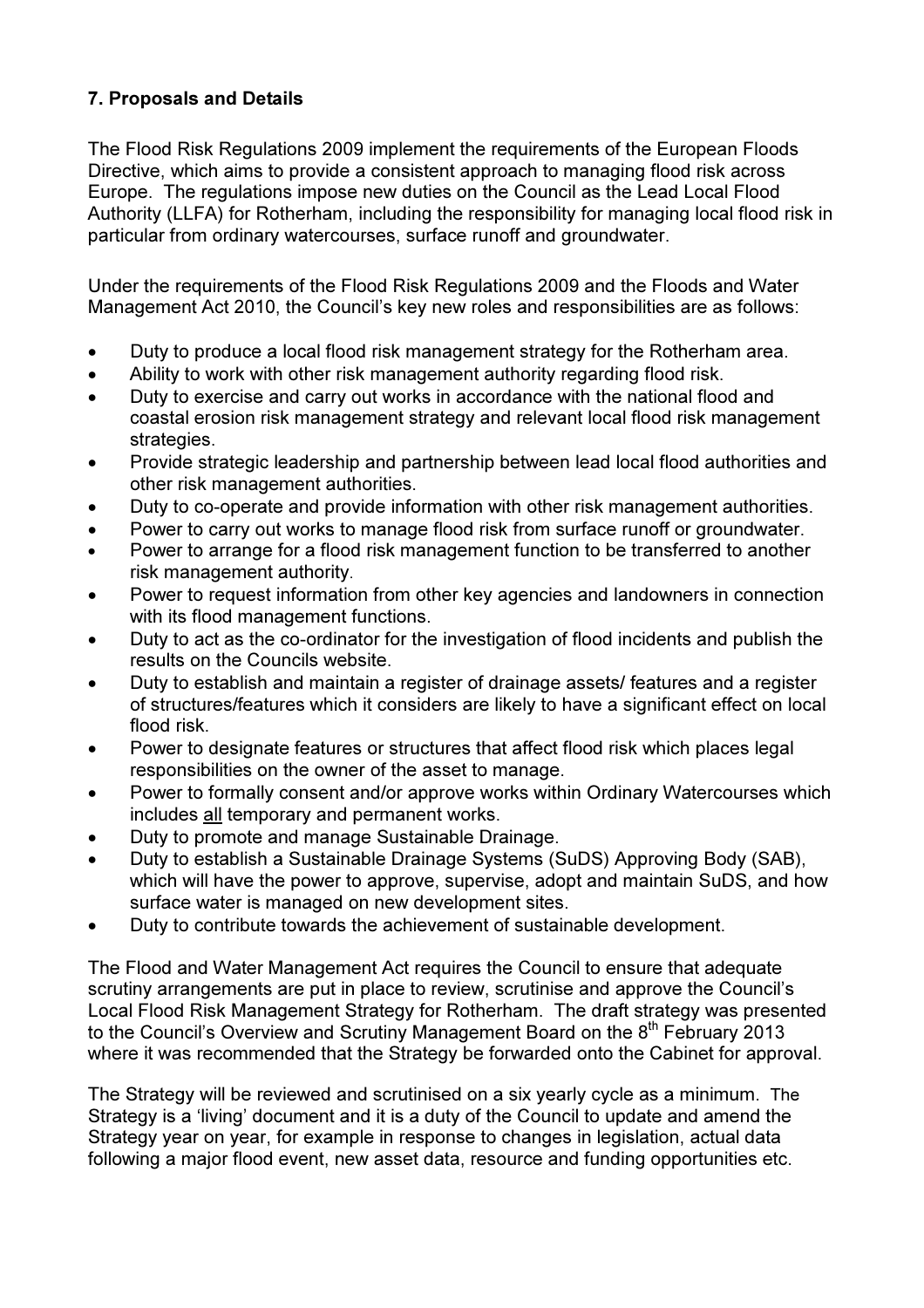## 8. Finance

Defra has allocated £120,200 for 2014/2015 to Rotherham which will enable the Council to carry out its new duties under the Floods and Water Management Act 2010. The funding will support Lead Local Flood Authorities in developing local flood risk management strategies, surface water management plans, priority actions, mapping, and administering consents for works affecting an ordinary watercourses.

In addition Defra allocated a further £61,500 to be used during 2013/14 and 2014/15, which will enable the Council to establish and implement its new Sustainable Drainage System Approving Body (SAB) duties under the Floods and Water Management Act 2010.

Although a final decision has not yet been made by Government on the date for implementation of the SAB regime (this includes administration, design check, approval, supervision, adoption and maintenance of SuDS); it is anticipated that the Council will be in a position to do so for *major developments* ( $> 10$  properties) from October 2014 within existing resources. From 2017, the regime will apply to all *minor developments* (comprising 2 or more properties), it is anticipated that there may be in excess of 150 such developments each year. The staffing implications of this legislative change have not yet been fully appraised.

Defra has indicated that a fee can be charged for the submission of a SuDS application; in addition it has been suggested that the cost for future maintenance of SuDS systems may be borne by residents served by the SuDS, via their Council Tax. The Council would be required to administer these payments.

The implications of fully implementing the legislative changes are not yet clear, either in terms of staffing and workload, or the ongoing maintenance burden for SuDS. Additional revenue funding is not reflected in the current medium term financial strategy.

## 9. Risks and Uncertainties

Under the Flood and Water Management Act 2010, the Council as the Lead Local Flood Authority for Rotherham, is committed to carrying out its new roles and duties for local flood risk management, including surface water overland flows throughout the Borough. It is likely that there will be additional pressures on the Council's resources to carry out the duties as the Lead Local Flood Authority.

The Government has indicated that after autumn 2014 the Council will be required to carry out its duties to adopt and then maintain SuDS e.g. pipes, swales, ponds etc. These new duties are likely to have an impact on the many of the services; the Council is therefore working closely with other Local Authorities to prepare and implement relevant guidance, applications, legislation, adoption and maintenance procedures prior to the implementation of SAB. The implementation of the SuDS approval and adoption processes is to be carried out in 2 phases, and for the first 3 years only major development is included and there are exemptions where planning permission has already been granted. From autumn 2014 to 2017 it is estimated that the Council will receive between 4 and 8 major development applications per average year for the adoption of SuDS. After 2017 it is estimated that the Council will receive between 150 and 175 major and minor applications per average year for the adoption of SuDS.